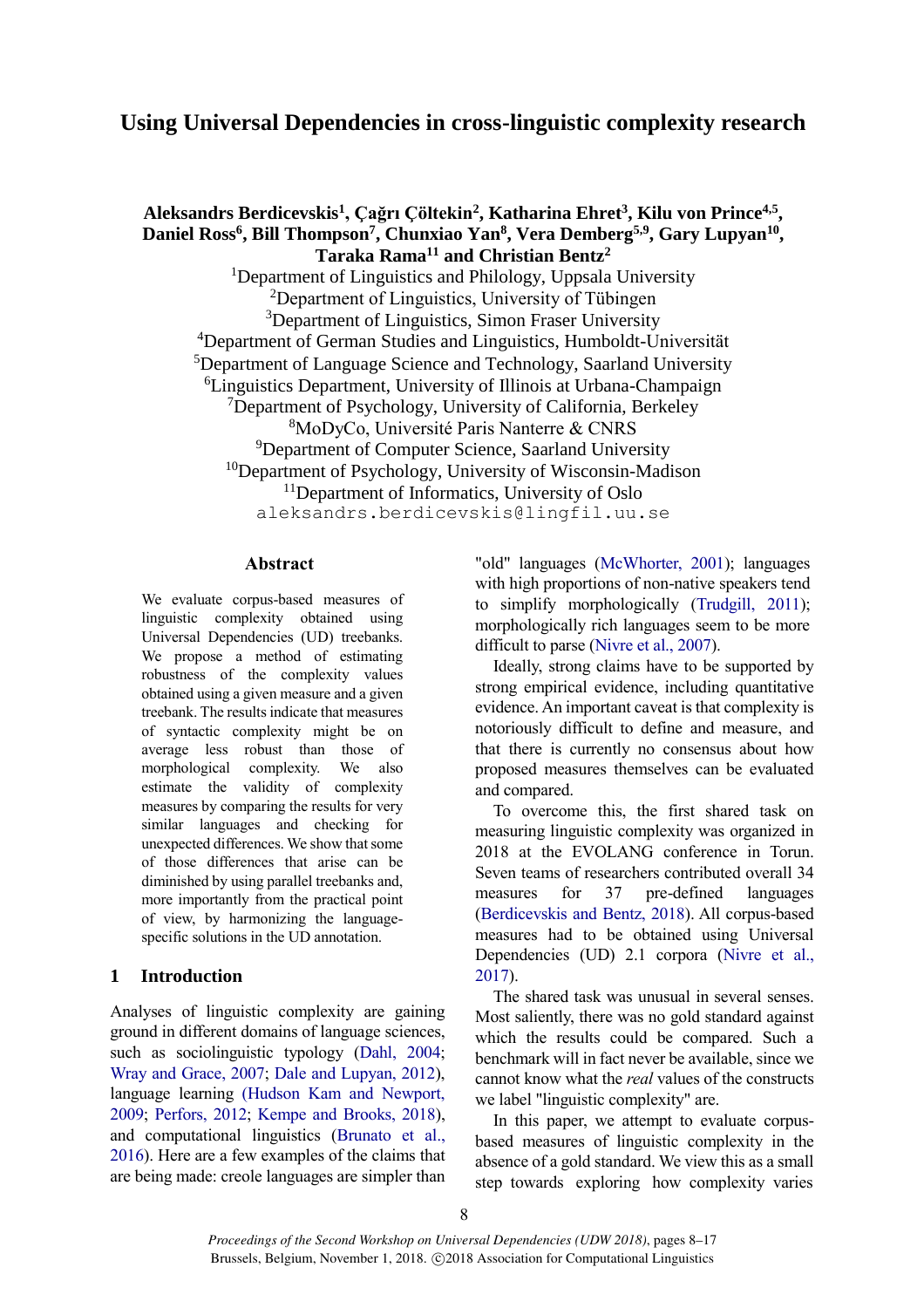| Measure ID               | Description                                                                                                                                                                                                                                                                                                                                                                                                                                                                                                                                                                                     | Relevant         |  |  |  |  |  |  |
|--------------------------|-------------------------------------------------------------------------------------------------------------------------------------------------------------------------------------------------------------------------------------------------------------------------------------------------------------------------------------------------------------------------------------------------------------------------------------------------------------------------------------------------------------------------------------------------------------------------------------------------|------------------|--|--|--|--|--|--|
|                          | annotation levels                                                                                                                                                                                                                                                                                                                                                                                                                                                                                                                                                                               |                  |  |  |  |  |  |  |
| Morphological complexity |                                                                                                                                                                                                                                                                                                                                                                                                                                                                                                                                                                                                 |                  |  |  |  |  |  |  |
| CR_TTR                   | Type-token ratio                                                                                                                                                                                                                                                                                                                                                                                                                                                                                                                                                                                |                  |  |  |  |  |  |  |
| CR_MSP                   | Mean size of paradigm, i.e., number of word forms per lemma                                                                                                                                                                                                                                                                                                                                                                                                                                                                                                                                     | T, WS, L         |  |  |  |  |  |  |
| <b>CR_MFE</b>            | Entropy of morphological feature set                                                                                                                                                                                                                                                                                                                                                                                                                                                                                                                                                            | T, WS, F, L      |  |  |  |  |  |  |
| CR_CFEwm                 | (non-predictability) of<br>Entropy<br>word<br>forms<br>from<br>their<br>morphological analysis                                                                                                                                                                                                                                                                                                                                                                                                                                                                                                  | T, WS, F, L      |  |  |  |  |  |  |
| CR_CFEmw                 | Entropy (non-predictability) of morphological analysis from word<br>forms                                                                                                                                                                                                                                                                                                                                                                                                                                                                                                                       | T, WS, F, L      |  |  |  |  |  |  |
| Eh_Morph                 | Eh_Morph and Eh_Synt are based on Kolmogorov complexity<br>which is approximated with off-the shelf compression programs;<br>combined with various distortion techniques compression<br>algorithms can estimate morphological and syntactic complexity.<br>Eh_Morph is a measure of word form variation. Precisely, the<br>metric conflates to some extent structural word from (ir)regularity<br>(such as, but not limited to, inflectional and derivational<br>structures) and lexical diversity. Thus, texts that exhibit more<br>word form variation count as more morphologically complex. | T, WS            |  |  |  |  |  |  |
| TL_SemDist               | TL_SemDist and TL_SemVar are measures of morphosemantic<br>complexity, they describe the amount of semantic work executed<br>by morphology in the corpora, as measured by traversal from<br>lemma to wordform in a vector embedding space induced from<br>lexical co-occurence statistics. TL_SemDist measures the sum of<br>euclidian distances between all unique attested lemma-wordform<br>pairs.                                                                                                                                                                                           | T, WS, L         |  |  |  |  |  |  |
| TL_SemVar                | See TL_SemDist. TL_SemVar measures the sum of by-<br>component variance in semantic difference vectors (vectors that<br>result from subtracting lemma vector from word form vector).                                                                                                                                                                                                                                                                                                                                                                                                            | T, WS, L         |  |  |  |  |  |  |
|                          | Syntactic complexity                                                                                                                                                                                                                                                                                                                                                                                                                                                                                                                                                                            |                  |  |  |  |  |  |  |
| CR_POSP                  | Perplexity (variability) of POS tag bigrams                                                                                                                                                                                                                                                                                                                                                                                                                                                                                                                                                     | T, WS, P         |  |  |  |  |  |  |
| Eh_Synt                  | See Eh_Morph. Eh_Synt is a measure of word order rigidity: texts<br>with maximally rigid word order count as syntactically complex<br>while texts with maximally free word order count as syntactically<br>simple. Eh_Synt relates to syntactic surface patterns and structural<br>word order patterns (rather than syntagmatic relationships).                                                                                                                                                                                                                                                 | T, WS            |  |  |  |  |  |  |
| PD_POS_tri               | Variability of sequences of three POS tags                                                                                                                                                                                                                                                                                                                                                                                                                                                                                                                                                      | T, WS, P         |  |  |  |  |  |  |
| PD_POS _tri_uni          | Variability of POS tag sequences without the effect of differences<br>in POS tag sets                                                                                                                                                                                                                                                                                                                                                                                                                                                                                                           | T, WS, P         |  |  |  |  |  |  |
| Ro_Dep                   | Total number of dependency triplets (P, RL, and P of related<br>word). A direct interpretation of the UD corpus data, measuring<br>the variety of syntactic dependencies in the data without regard to<br>frequency.                                                                                                                                                                                                                                                                                                                                                                            | T, WS, P, ST, RL |  |  |  |  |  |  |
| YK_avrCW_AT              | Average of dependency flux weight combined with dependency<br>length                                                                                                                                                                                                                                                                                                                                                                                                                                                                                                                            | T, WS, P, ST     |  |  |  |  |  |  |
| YK_maxCW_AT              | Maximum value of dependency flux weight combined with<br>dependency length                                                                                                                                                                                                                                                                                                                                                                                                                                                                                                                      | T, WS, P, ST     |  |  |  |  |  |  |

<span id="page-1-0"></span>Table 1: Complexity measures discussed in this paper. Annotation levels:  $T =$  tokenization,  $WS =$  word segmentation,  $\overline{L}$  = lemmatization,  $P$  = part of speech,  $F$  = features,  $ST$  = syntactic tree,  $RL$  = relation labels. More detailed information can be found i[n Çöltekin and Rama, 2018](#page-7-4) (for measures with the CR prefix), [Ehret,](#page-8-8)  [2018](#page-8-8) (Eh), [von Prince and Demberg, 2018](#page-8-9) (PD), [Ross, 2018](#page-8-10) (Ro), [Thompson and Lupyan, 2018](#page-8-11) (TL), [Yan](#page-8-12)  [and Kahane, 2018](#page-8-12) (YK).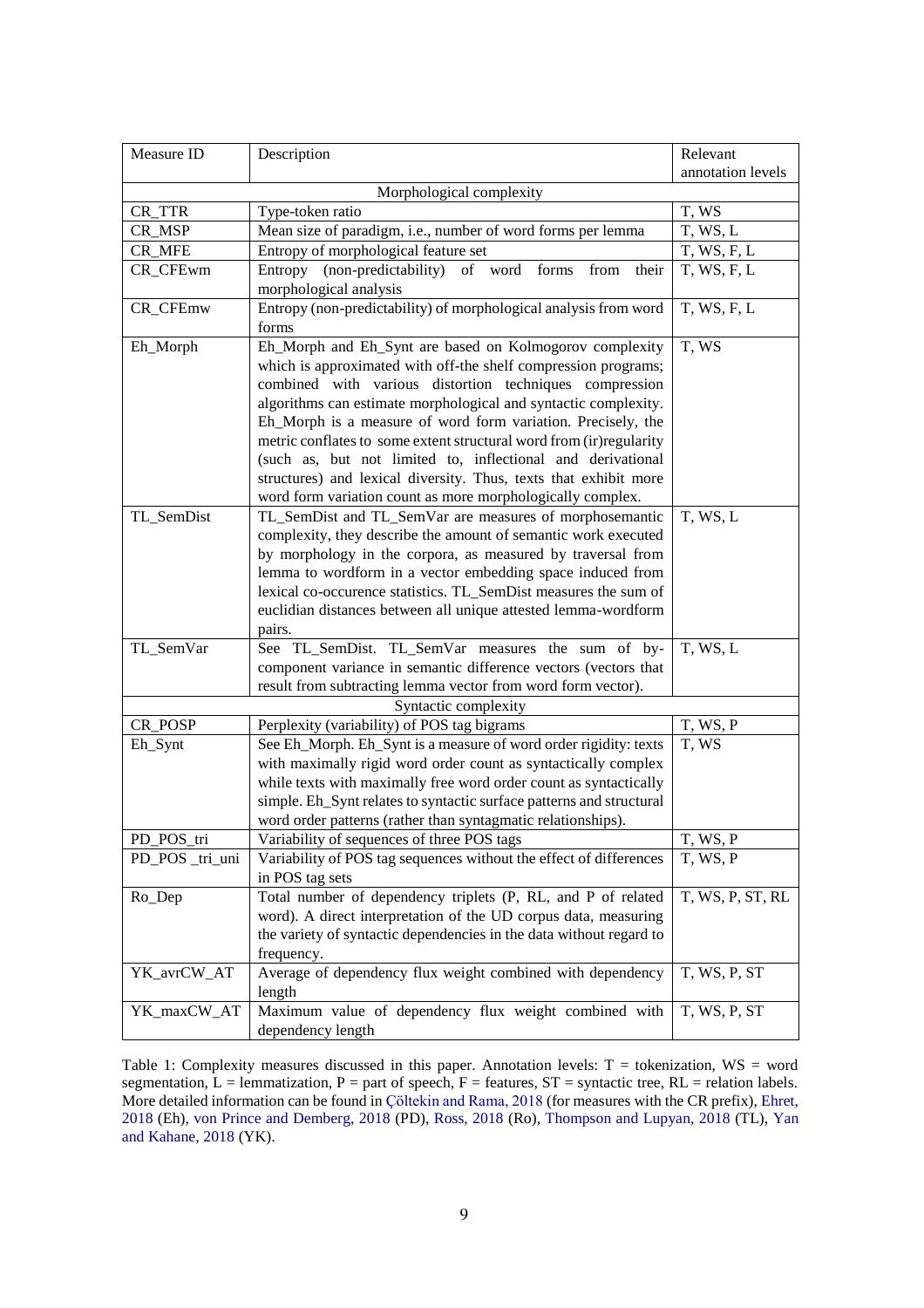across languages and identifying important types of variation that relate to intuitive senses of "linguistic complexity". Our results also indicate to what extent UD in its current form can be used for cross-linguistic studies. Finally, we believe that the methods we suggest in this paper may be relevant not only for complexity, but also for other quantifiable typological parameters.

Section 2 describes the shared task and the proposed complexity measures, Section 3 describes the evaluation methods we suggest and the results they yield, Section 4 analyzes whether some of the problems we detect are corpus artefacts and can be eliminated by harmonizing the annotation and/or using the parallel treebanks, Section 5 concludes with a discussion.

# **2 Data and measures**

For the shared task, participants had to measure the complexities of 37 languages (using the "original" UD treebanks, unless indicated otherwise in parentheses): Afrikaans, Arabic, Basque, Bulgarian, Catalan, Chinese, Croatian, Czech, Danish, Greek, Dutch, English, Estonian, Finnish, French, Galician, Hebrew, Hindi, Hungarian, Italian, Latvian, Norwegian-Bokmål, Norwegian-Nynorsk, Persian, Polish, Portuguese, Romanian, Russian (SynTagRus), Serbian, Slovak, Slovenian, Spanish (Ancora), Swedish, Turkish, Ukrainian, Urdu and Vietnamese. Other languages from the UD 2.1 release were not included because they were represented by a treebank which either was too small (less than 40K tokens), or lacked some levels of annotation, or was suspected (according to the information provided by the UD community) to contain many annotation errors. Ancient languages were not included either. In this paper, we also exclude Galician from consideration since it transpired that its annotation was incomplete.

The participants were free to choose which facet of linguistic complexity they wanted to focus on, the only requirement was to provide a clear definition of what is being measured. This is another peculiarity of the shared task: different participants were measuring different (though often related) constructs.

All corpus-based measures had to be applied to the corpora available in UD 2.1, but participants were free to decide which level of annotation (if any) to use. The corpora were obtained by merging together train, dev and test sets provided in the release.



Figure 1: Non-robustness of treebanks. Languages are denoted by their ISO codes.

<span id="page-2-0"></span>From every contribution to the shared task, we selected those UD-based measures that we judged to be most important. [Table 1](#page-1-0) lists these measures and briefly describes their key properties, including those levels of treebank annotation on which the measures are directly dependent (this information will be important in Section [4\)](#page-5-0). We divide measures into those that gauge morphological complexity and those that gauge syntactic complexity, although these can of course be interdependent.

In Appendix A, we provide the complexity rank of each language according to each measure.

It should be noted that all the measures are in fact gauging complexities of treebanks, not complexities of languages. The main assumption of corpus-based approaches is that the former are reasonable approximations of the latter. It can be questioned whether this is actually the case (one obvious problem is that treebanks may not be representative in terms of genre sample), but in this paper we largely abstract away from this question and focus on testing quantitative approaches.

#### **3 Evaluation**

We evaluate *robustness* and *validity*. By robustness we mean that two applications of the same measure to the same corpus of the same language should ideally yield the same results. See Section [3.1](#page-3-0) for the operationalization of this desideratum and the results.

To test validity, we rely on the following idea: if we take two languages that we know from qualitative typological research to be very similar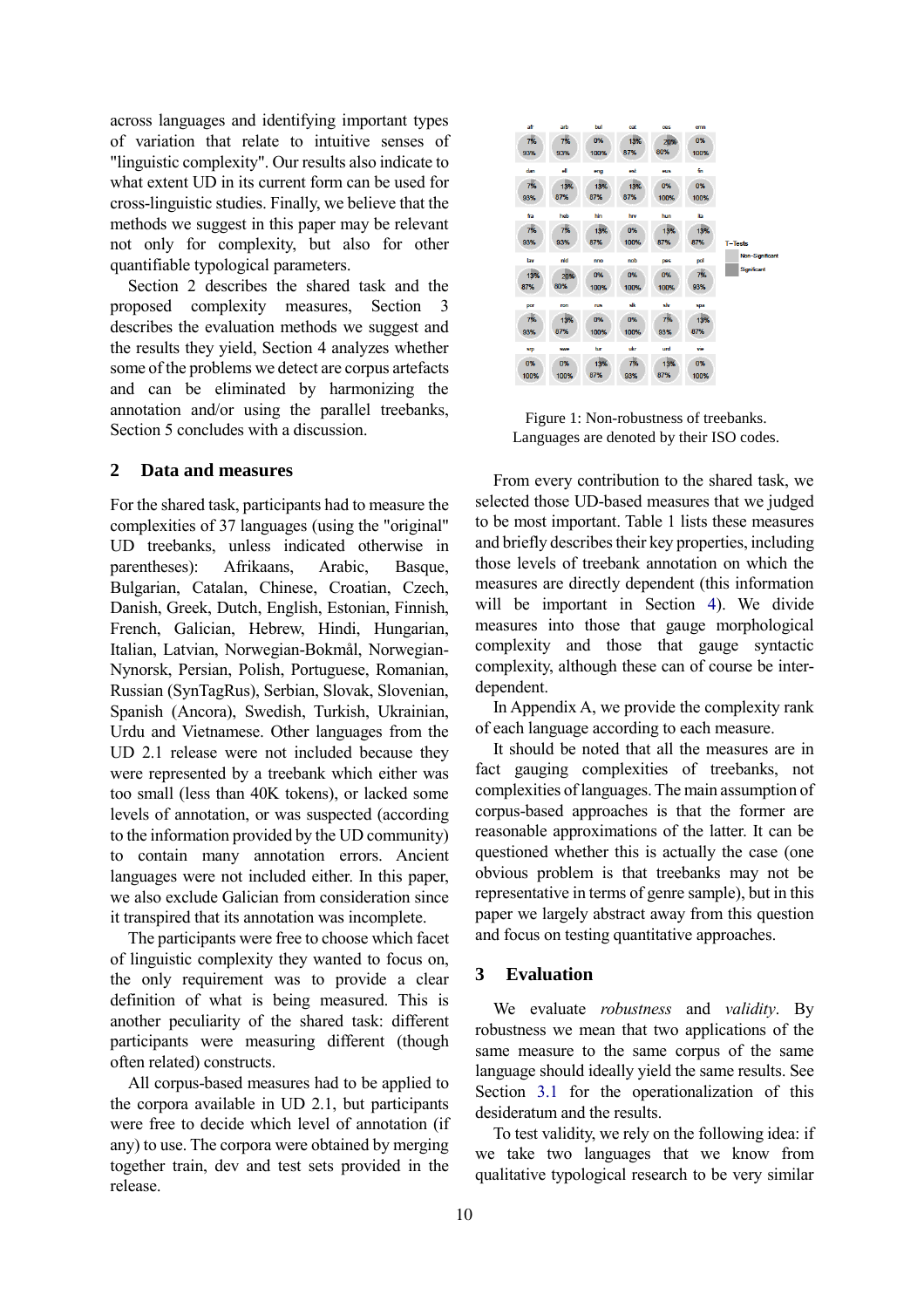

Figure 2: Non-robustness of measures

<span id="page-3-1"></span>to each other (it is not sufficient that they are phylogenetically close, though it is probably necessary) and compare their complexities, the difference should on average be lower than if we compare two random languages from our sample. For the purposes of this paper we define *very similar* as 'are often claimed to be variants of the same language'. Three language pairs in our sample potentially meet this criterion: Norwegian-Bokmål and Norwegian-Nynorsk; Serbian and Croatian; Hindi and Urdu. For practical reasons, we focus on the former two in this paper (one important problem with Hindi and Urdu is that vowels are not marked in the Urdu UD treebank, which can strongly affect some of the measures, making the languages seem more different than they actually are). Indeed, while there certainly are differences between Norwegian-Bokmål and Norwegian-Nynorsk and between Serbian and Croatian, they are structurally very close [\(Sussex and Cubberley,](#page-8-13)  [2006](#page-8-13); [Faarlund, Lie and Vannebo, 1997\)](#page-8-14) and we would expect their complexities to be relatively similar. See sectio[n 3.2](#page-4-0) for the operationalization of this desideratum and the results.

See Appendix B for data, detailed results and scripts.

#### <span id="page-3-0"></span>**3.1 Evaluating robustness**

For every language, we randomly split its treebank into two parts containing the same number of sentences (the sentences are randomly drawn from anywhere in the corpus; if the total number of sentences is odd, then one part contains one extra sentence), then apply the complexity measure of interest to both halves, and repeat the procedure for *n* iterations ( $n = 30$ ). We want the measure to yield similar results for the two halves, and we test whether it does by performing a paired t-test on the two samples of *n* measurements each (some of the samples are not normally distributed, but paired *t*tests with sample size 30 are considered robust to non-normality, see [Boneau, 1960\)](#page-7-5). We also calculate the effect size (Cohen's *d*, see [Kilgarriff,](#page-8-15)  [2005](#page-8-15) about the insufficience of significance testing in corpus linguistics). We consider the difference to be significant and non-negligible if *p* is lower than 0.10 and the absolute value of *d* is larger than 0.20. Note that our cutoff point for *p* is higher than the conventional thresholds for significance (0.05 or 0.01), which in our case means more conservative approach. For *d*, we use the conventional threshold, below which the effect size is typically considered negligible.

We consider the proportion of cases when the difference is significant and non-negligible a measure of *non-robustness*. See [Figure 1](#page-2-0) for the non-robustness of treebanks (i.e. the proportion of measures that yielded a significant and nonnegligible difference for a given treebank according to the resampling test); see [Figure 2](#page-3-1) for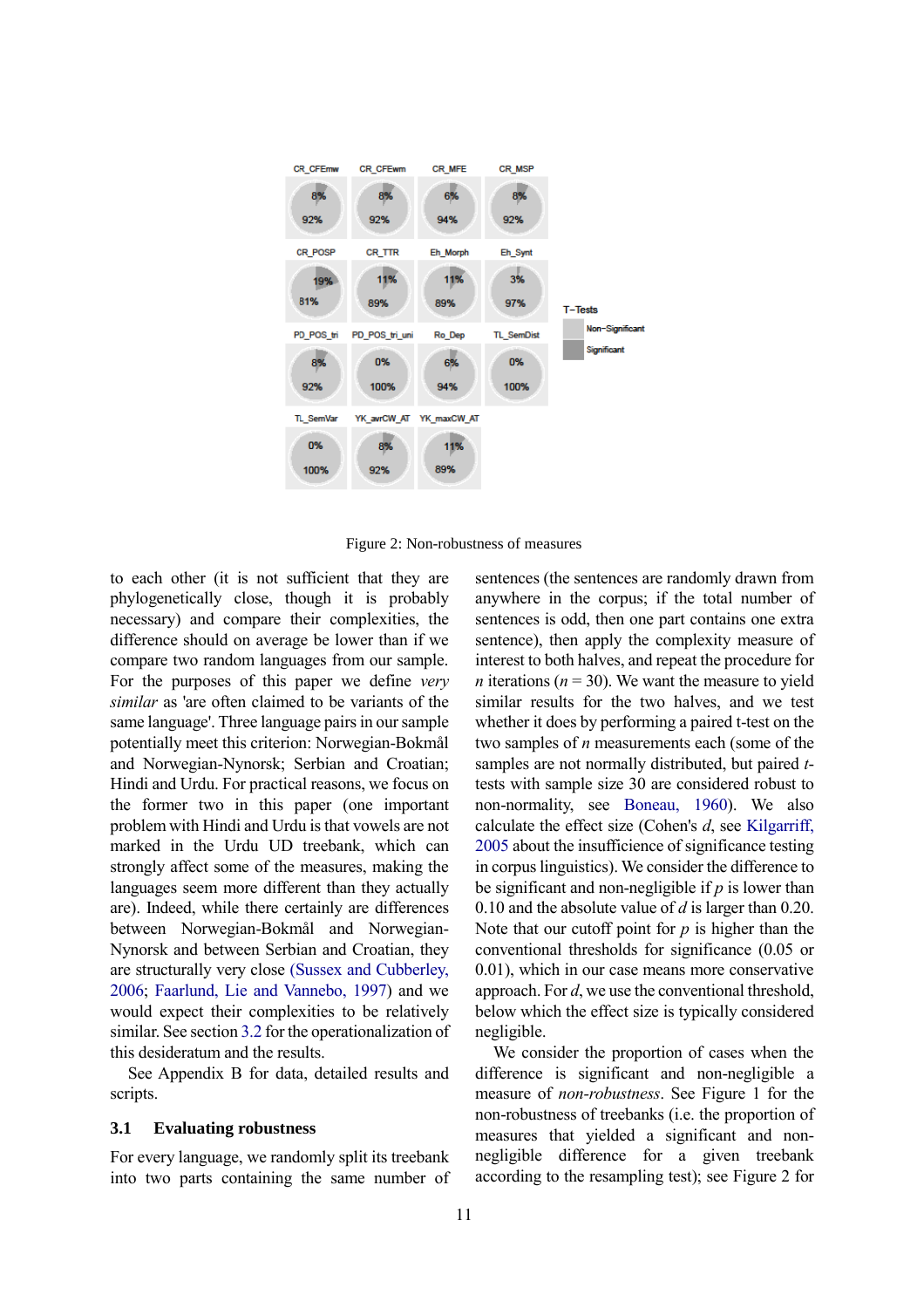

<span id="page-4-1"></span>Figure 3: Distributions of pairwise absolute differences between all languages (jittered). Red dots: differences between Serbian and Croatian; blue dots: differences between Norwegian-Bokmål and Norwegian-Nynorsk.

the non-robustness of measures (i.e. the proportion of treebanks for which a given measure yielded a significant and non-negligible difference according to the resampling test).

The Czech and Dutch treebanks are the least robust according to this measure: resampling yields unwanted differences in 20% of all cases, i.e. for three measures out of 15. 12 treebanks exhibit nonrobustness for two measures, 9 for one, 13 are fully robust.

It is not entirely clear which factors affect treebank robustness. There is no correlation between non-robustness and treebank size in tokens (Spearman's  $r = 0.14$ ,  $S = 6751.6$ ,  $p = 0.43$ ). It is possible that more heterogeneous treebanks (e.g. those that contain large proportions of both very simple and very complex sentences) should be less robust, but it is difficult to measure heterogeneity. Note also that the differences are small and can be to a large extent random.

As regards measures, CR\_POSP is least robust, yielding unwanted differences for seven languages out of 36, while TL\_SemDist, TL\_SemVar and PD POS TRI UNI are fully robust. Interestingly, the average non-robustness of morphological measures (see [Table 1\)](#page-1-0) is 0.067, while that of syntactic is 0.079 (our sample, however, is neither large nor representative enough for any meaningful estimation of significance of this difference). A probable reason is that syntactic measures are likely to require larger corpora. Ross [\(2018:](#page-8-10) 28– 29), for instance, shows that no UD 2.1 corpus is large enough to provide a precise estimate of RO DEP. The heterogeneity of the propositional content (i.e. genre) can also affect syntactic

measures (this has been shown for EH\_SYNT, see [Ehret, 2017\)](#page-8-16).

#### <span id="page-4-0"></span>**3.2 Evaluating validity**

For every measure, we calculate differences between all possible pairs of languages. Our prediction is that differences between Norwegian-Bokmål and Norwegian-Nynorsk and between Serbian and Croatian will be close to zero or at least lower than average differences. For the purposes of this section, we operationalize *lower than average*  as 'lying below the first (25%) quantile of the distribution of the differences'.

The Serbian-Croatian pair does not satisfy this criterion for CR\_TTR, CR\_MSP, CR\_MFE, CR\_CFEWM, CR\_POSP, EH\_SYNT, EH\_MORPH, PD\_POS\_TRI, PD\_POS\_TRI\_UNI and RO\_DEP. The Norwegian pair fails the criterion only for CR\_POSP.

We plot the distributions of differences for these measures, highlighting the differences between Norwegian-Bokmål and Norwegian-Nynorsk and between Serbian and Croatian (see [Figure 3\)](#page-4-1).

It should be noted, however, that the UD corpora are not parallel and that the annotation, while meant to be universal, can in fact be quite different for different languages. In the next section, we explore if these two issues may affect our results.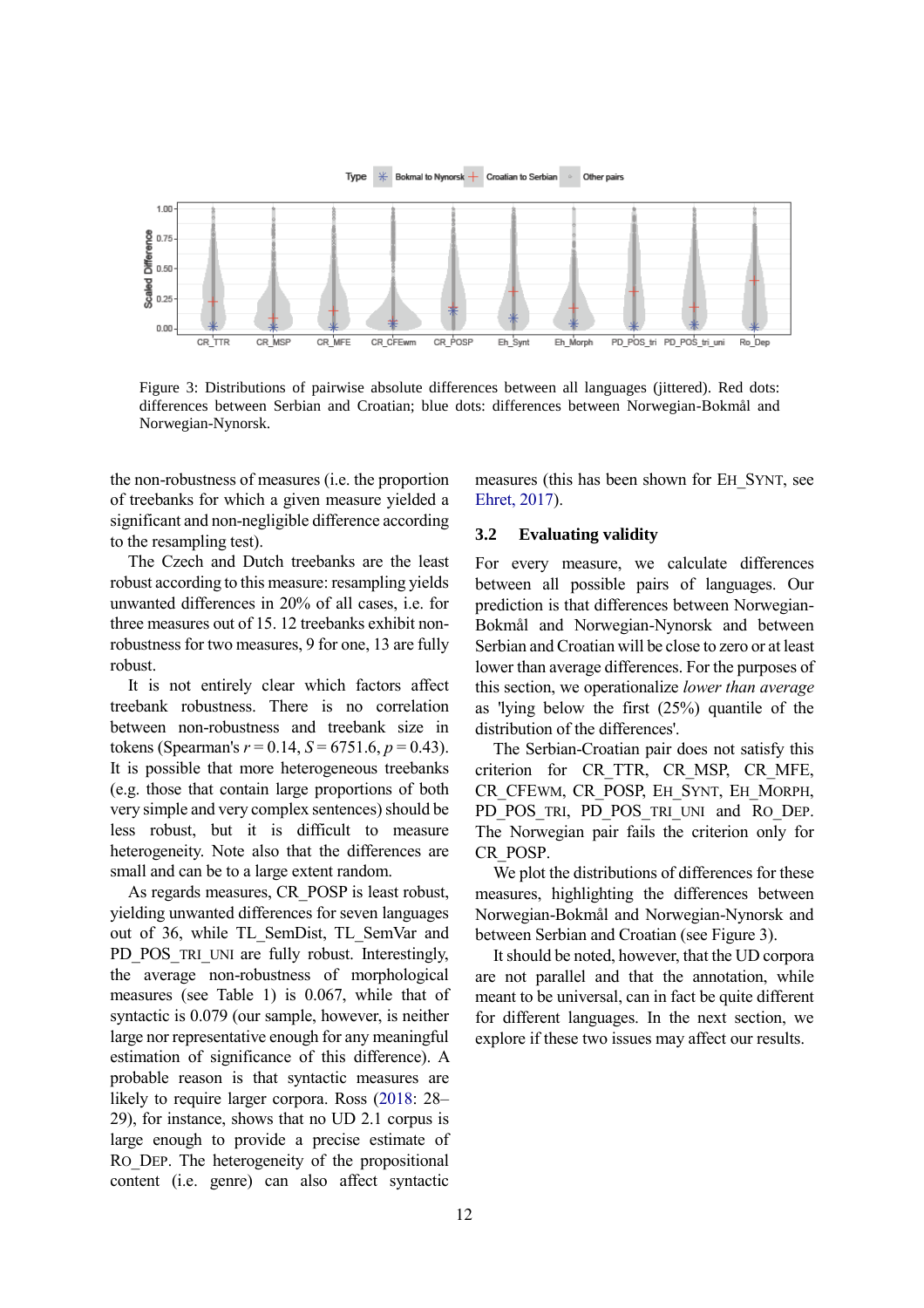| <b>Issue</b>                                        | <b>Instances</b> | <b>Action taken</b> |
|-----------------------------------------------------|------------------|---------------------|
| nob has feature "Voice" (values: "Pass")            | 1147             | Feature removed     |
| nob has feature "Reflex" (values: "Yes")            | 1231             | Feature removed     |
| Feature "Case" can have value "Gen, Nom" in nob     |                  | None                |
| Feature "PronType" can have value "Dem, Ind" in nob |                  | None                |

<span id="page-5-1"></span>Table 2: Harmonization of the Norwegian-Bokmål (nob) and Norwegian-Nynorsk (nno) treebanks.

| <b>Issue</b>                                                | <b>Instances</b> | <b>Action taken</b>    |  |  |
|-------------------------------------------------------------|------------------|------------------------|--|--|
| hrv has POS DET (corresponds to PRON in srp)                | 7278             | Changed to PRON        |  |  |
| hrv has POS INTJ (used for interjections such as e.g. hajde | 12               | Changed to AUX         |  |  |
| 'come on', which are annotated as AUX in srp)               |                  |                        |  |  |
| hrv has POS X (corresponds most often to ADP in srp, though | 253              | Changed to ADP         |  |  |
| sometimes to PROPN)                                         |                  |                        |  |  |
| hrv has POS SYM (used for combinations like 20%, which      | 117              | Changed to NUM         |  |  |
| in srp are treated as separate tokens: 20 as NUM; % as      |                  |                        |  |  |
| PUNCT)                                                      |                  |                        |  |  |
| hrv has feature "Gender[psor]" (values: "Fem", "Masc,Neut") | 342              | Feature removed        |  |  |
| hrv has feature "Number[psor]" (values: "Plur", "Sing")     | 797              | Feature removed        |  |  |
| hrv has feature "Polarity" (values: "Neg", "Pos")           | 1161             | Feature removed        |  |  |
| hrv has feature "Voice" (values: "Act", "Pass")             | 7594             | Feature removed        |  |  |
| Feature "Mood" can have value "Cnd" in hrv                  | 772              | Value removed          |  |  |
| Feature "Mood" can have value "Ind" in hrv                  | 18153            | Value removed          |  |  |
| Feature "PronType" can have value "Int, Rel" in hrv         | 3899             | Value changed to "Int" |  |  |
| Feature "PronType" can have value "Neg" in hrv              | 138              | Value changed to "Ind" |  |  |
| Feature "Tense" can have value "Imp" in hrv                 | $\mathfrak{D}$   | None                   |  |  |
| Feature "VerbForm" can have value "Conv" in hrv             | 155              | Value removed          |  |  |
| Feature "VerbForm" can have value "Fin" in hrv              | 19143            | Value removed          |  |  |
| hrv has relation "advmod:emph"                              | 43               | Changed to "advmod"    |  |  |
| hrv has relation "aux:pass"                                 | 998              | Changed to "aux"       |  |  |
| hrv has relation "csubj:pass"                               | 61               | Changed to "csubj"     |  |  |
| hrv has relation "dislocated"                               | 8                | None                   |  |  |
| hrv has relation "expl"                                     | 12               | None                   |  |  |
| hrv has relation "expl:pv"                                  | 2161             | Changed to "compound"  |  |  |
| hrv has relation "flat:foreign"                             | 115              | Changed to "flat"      |  |  |
| hrv has relation "nsubj:pass"                               | 1037             | Changed to "nsubj"     |  |  |
| srp has relation "nummod:gov"                               | 611              | Changed to "nummod"    |  |  |
| srp has relation "det:numgov"                               | 107              | Changed to "det"       |  |  |

Table 3: Harmonization of the Croatian (hrv) and Serbian (srp) treebanks.

#### <span id="page-5-2"></span><span id="page-5-0"></span>**4 Harmonization and parallelism**

The Norwegian-Bokmål and Norwegian-Nynorsk treebanks are of approximately the same size (310K resp. 301K tokens) and are not parallel. They were, however, converted by the same team from the same resource [\(Øvrelid and Hohle, 2016\)](#page-8-17). The annotation is very similar, but Norwegian-Bokmål has some additional features. We harmonize the annotation by eliminating the prominent discrepancies (see [Table 2\)](#page-5-1). We ignore the discrepancies that concern very few instances and thus are unlikely to affect our results.

The Croatian treebank [\(Agić and Ljubešić,](#page-7-3)  [2015\)](#page-7-3) has richer annotation than the Serbian one (though Serbian has some features that Croatian is missing) and is much bigger (197K resp. 87K tokens); the Serbian treebank is parallel to a subcorpus of the Croatian treebank [\(Samardžić et](#page-8-18)  [al., 2017\)](#page-8-18). We created three extra versions of the Croatian treebank: Croatian-parallel (the parallel subcorpus with no changes to the annotation); Croatian-harmonized (the whole corpus with the annotation harmonized as described in [Table 3\)](#page-5-2);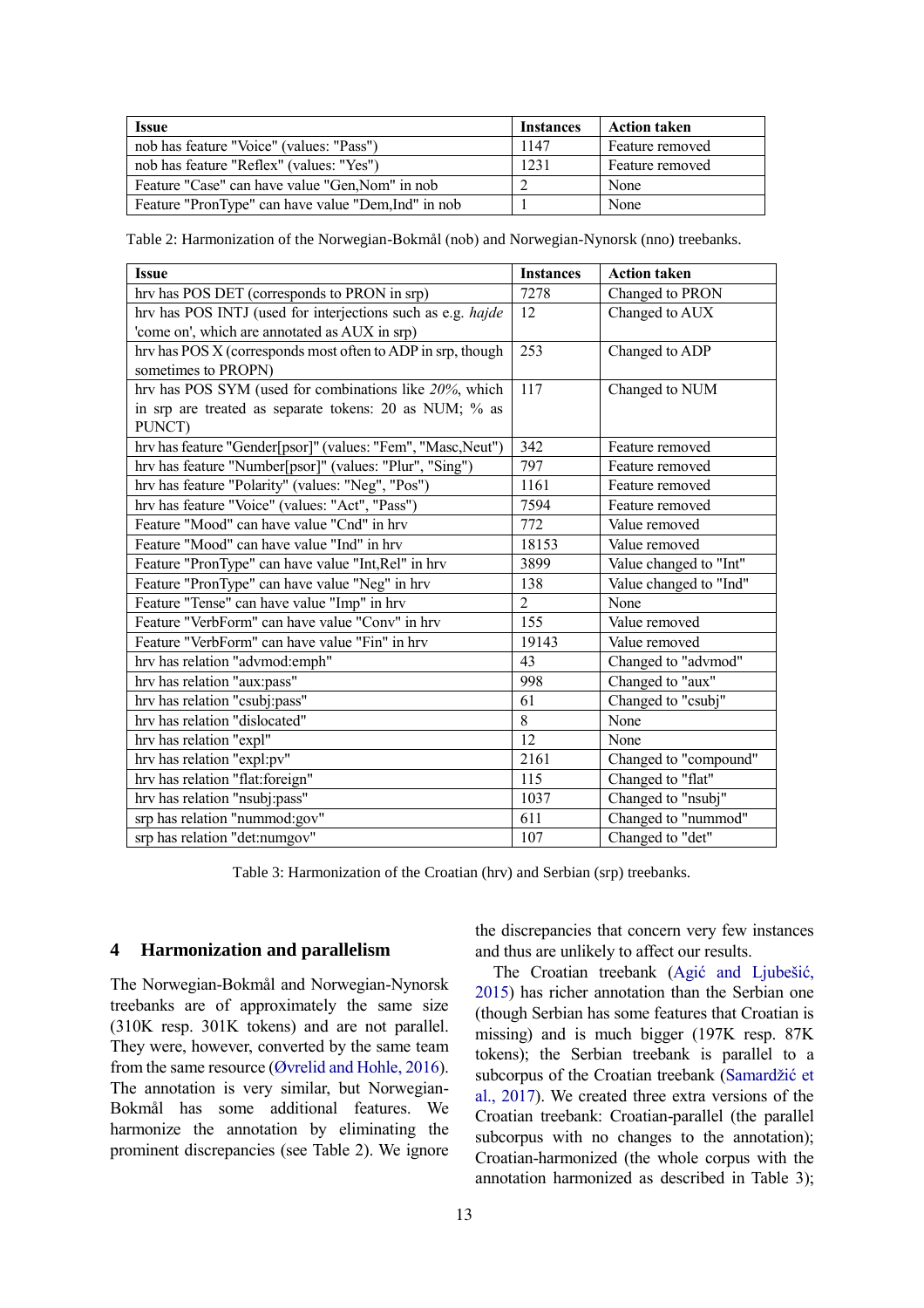| Measure        | Harmonization | Parallelism | Both     |
|----------------|---------------|-------------|----------|
| CR TTR         | 0.000         | $-0.887$    | $-0.890$ |
| CR MSP         | 0.005         | $-0.877$    | $-0.885$ |
| CR MFE         | $-0.648$      | $-0.271$    | $-0.924$ |
| CR CFEwm       | $-0.333$      | $-0.500$    | $-0.667$ |
| CR POSP        | $-0.988$      | $-0.505$    | $-0.646$ |
| Eh Synt        | 0.005         | $-0.888$    | $-0.872$ |
| Eh Morph       | 0.191         | 0.117       | $-0.751$ |
| PD POS tri     | $-0.227$      | $-0.812$    | $-0.985$ |
| PD POS tri uni | 0.348         | $-0.904$    | $-0.574$ |
| Ro Dep         | $-0.514$      | $-0.114$    | $-0.605$ |

<span id="page-6-0"></span>Table 4: Effects of treebank manipulation on the difference between Croatian and Serbian. Numbers show relative changes of the original difference after the respective manipulation. Bold indicates cases when the new difference lies below the defined threshold, i.e. when the measure passes the validity test.

Croatian-parallel-harmonized (the parallel subcorpus with the annotation harmonized as described in [Table 3\)](#page-5-2) and one extra version of the Serbian treebank: Serbian-harmonized.

It should be noted that our harmonization (for both language pairs) is based on comparing the stats.xml file included in the UD releases and the papers describing the treebanks [\(Øvrelid and](#page-8-17)  [Hohle, 2016;](#page-8-17) [Agić and Ljubešić, 2015;](#page-7-3) [Samardžić](#page-8-18)  [et al., 2017\)](#page-8-18). If there are any subtle differences that do not transpire from these files and papers (e.g. different lemmatization principles), they are not eliminated by our simple conversion.

Using the harmonized version of Norwegian-Bokmål does not affect the difference for CR\_POSP (which is unsurprising, given that the harmonization changed only feature annotation, to which this measure is not sensitive).

For Croatian, we report the effect of the three manipulations in [Table 4.](#page-6-0) Using Croatian-parallel solves the problems with CR\_TTR, CR\_MSP, EH\_SYNT, PD\_POS\_TRI, PD\_POS\_TRI\_UNI. Using Croatian-harmonized and Serbianharmonized has an almost inverse effect. It solves the problems with CR\_MFE, CR\_CFEWM, CR\_POSP, but not with any other measures. It does strongly diminish the difference for RO\_DEP, though. Finally, using Croatian-parallelharmonized and Serbian-harmonized turns out to be most efficient. It solves the problems with all the measures apart from RO\_DEP, but the difference does become smaller also for this measure. Note that this measure had the biggest original difference (see Section [3.2\)](#page-4-0).

Some numbers are positive, which indicates that the difference increases after the harmonization.

Small changes of this kind (e.g. for CR\_MSP, EH SYNT) are most likely random, since many measures are using some kind of random sampling and never yield exactly the same value. The behaviour of EH\_MORPH also suggests that the changes are random (this measure cannot be affected by harmonization, so Croatianharmonized and Croatian-parallel-harmonized should yield similar results). The most surprising result, however, is the big increase of PD\_POS\_TRI\_UNI after harmonization. A possible reason is imperfect harmonization of POS annotation, which introduced additional variability into POS trigrams. Note, however, that the difference for CR\_POSP, which is similar to PD\_POS\_TRI\_UNI, was reduced almost to zero by the same manipulation.

It can be argued that these comparisons are not entirely fair. By removing the unreasonable discrepancies between the languages we are focusing on, but not doing that for all language pairs, we may have introduced a certain bias. Nonetheless, our results should still indicate whether the harmonization and parallelization diminish the differences (though they might overestimate their positive effect).

# **5 Discussion**

As mentioned in Section 1, some notion of complexity is often used in linguistic theories and analyses, both as an explanandum and an explanans. A useful visualization of many theories that involve the notion of complexity can be obtained, for instance, through The Causal Hypotheses in Evolutionary Linguistics Database [\(Roberts, 2018\)](#page-8-17). Obviously, we want to be able to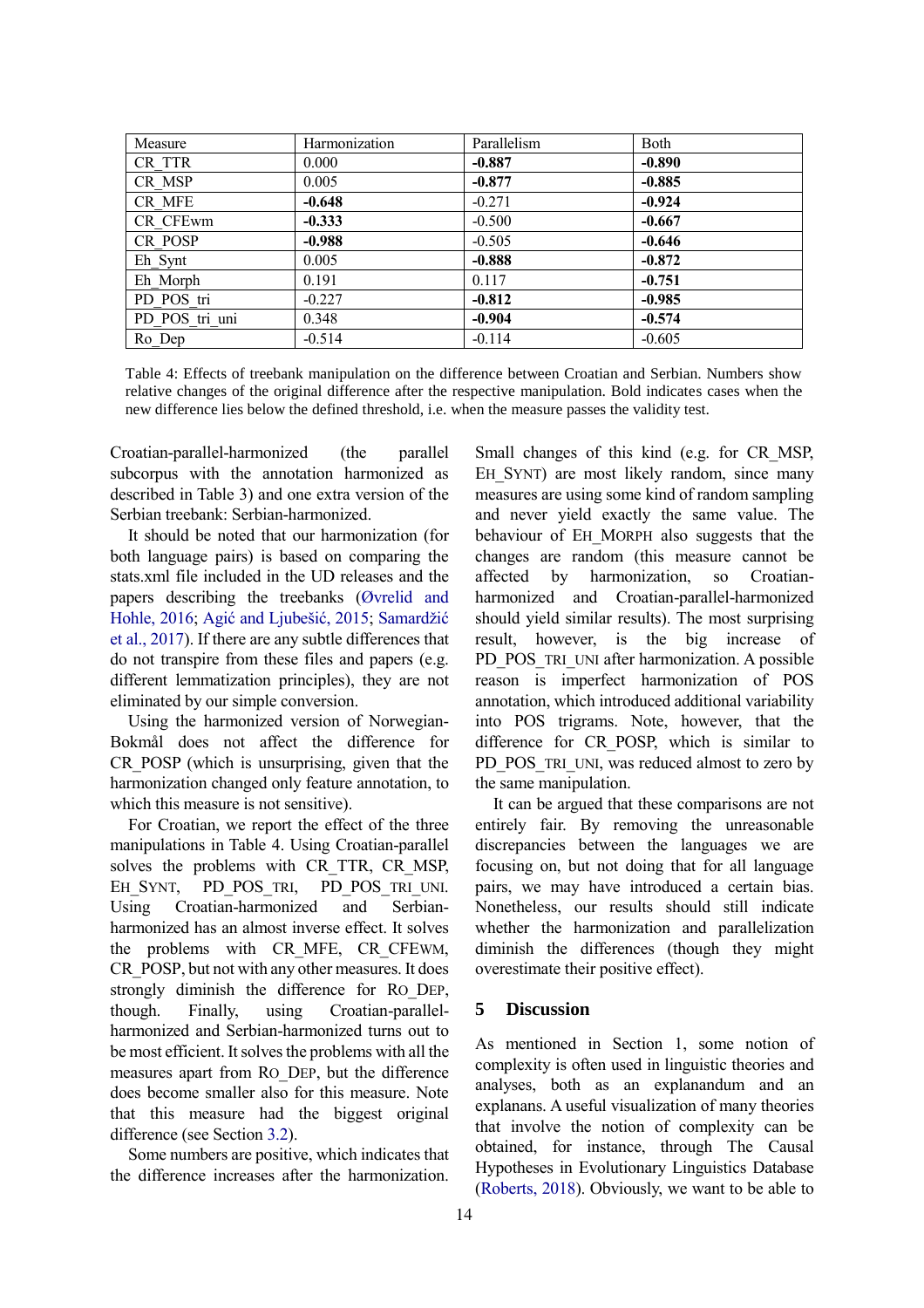understand such key theoretical notions well and quantify them, if they are quantifiable. To what extent are we able to do this for notions of complexity?

In this paper, we leave aside the question of how well we understand what complexity "really'' is and focus on how good we are at quantifying it using corpus-based measures (it should be noted that other types of complexity measures exist, e.g. grammar-based measures, with their own strengths and weaknesses).

Our non-robustness metric shows to what extent a given measure or a given treebank can be trusted. Most often, two equal treebank halves yield virtually the same results. For some treebanks and measures, on the other hand, the proportion of cases in which the differences are significant (and large) is relatively high. Interestingly, measures of syntactic complexity seem to be on average less robust in this sense than measures of morphological complexity. This might indicate that language-internal variation of syntactic complexity is greater than language-internal variation of morphological complexity, and larger corpora are necessary for its reliable estimation. In particular, syntactic complexity may be more sensitive to genres, and heterogeneity of genres across and within corpora may affect robustness. It is hardly possible to test this hypothesis with UD 2.1, since detailed genre metadata are not easily available for most treebanks. Yet another possible explanation is that there is generally less agreement between different conceptualizations of what "syntax" is than what "morphology" is.

Our validity metric shows that closely related languages which should yield minimally divergent results can, in fact, diverge considerably. However, this effect can be diminished by using parallel treebanks and harmonizing the UD annotation. The latter result has practical implications for the UD project. While Universal Dependencies are meant to be universal, in practice language-specific solutions are allowed on all levels. This policy has obvious advantages, but as we show, it can inhibit cross-linguistic comparisons. The differences in [Table 2](#page-5-1) and [Table 3](#page-5-2) strongly affect some of our measures, but they do not reflect any real structural differences between languages, merely different decisions adopted by treebank developers. For quantitative typologists, it would be desirable to have a truly harmonized (or at least easily harmonizable) version of UD.

The observation that non-parallelism of treebanks also influences the results has further implications for a corpus-based typology. Since obtaining parallel treebanks even for all current UD languages is hardly feasible, register and genre variation are important confounds to be aware of. Nonetheless, the Norwegian treebanks, while nonparallel, did not pose any problems for most of the measures. Thus, we can hope that if the corpora are sufficiently large and well-balanced, quantitative measures of typological parameters will still yield reliable results despite the non-parallelism. In general, our results allow for some optimism with regards to quantitative typology in general and using UD in particular. However, both measures and resources have to be evaluated and tested before they are used as basis for theoretical claims, especially regarding the interpretability of the computational results.

# **References**

- <span id="page-7-3"></span>Agić, Željko and Nikola Ljubešić. 2015. [Universal](http://www.aclweb.org/anthology/W15-5301)  [Dependencies for Croatian \(that Work for Serbian,](http://www.aclweb.org/anthology/W15-5301)  [too\).](http://www.aclweb.org/anthology/W15-5301) In *Proceedings of the 5th Workshop on Balto-Slavic Natural Language Processing*. Association for Computational Linguistics, pages 1-8. http://www.aclweb.org/anthology/W15-5301
- Aleksandrs Berdicevskis and Christian Bentz. 2018. *[Proceedings of the First Shared Task on Measuring](http://www.christianbentz.de/MLC_proceedings.html)  [Language Complexity](http://www.christianbentz.de/MLC_proceedings.html)*.
- <span id="page-7-5"></span>Boneau, Alan. 1960. The effects of violations of assumptions underlying the *t* test. *Psychological Bulletin* 57(1): 49-64. <https://doi.org/10.1037/h0041412>
- <span id="page-7-2"></span>Dominique Brunato, Felice Dell'Orleta, Giulia Venturi, Thomas François, Philippe Blache. 2016. *[Proceedings of the Workshop on Computational](http://www.aclweb.org/anthology/W16-4100)  [Linguistics for Linguistic Complexity](http://www.aclweb.org/anthology/W16-4100)*. Association for Computational Linguistics. <http://www.aclweb.org/anthology/W16-4100>
- <span id="page-7-4"></span>Çağrı Çöltekin and Taraka Rama. 2018. [Exploiting](http://www.christianbentz.de/MLC2018/Coltekin_Rama.pdf)  [universal dependencies treebanks for measuring](http://www.christianbentz.de/MLC2018/Coltekin_Rama.pdf)  [morphosyntactic complexity.](http://www.christianbentz.de/MLC2018/Coltekin_Rama.pdf) In *Proceedings of the First Shared Task on Measuring Language Complexity*, pages 1-8.
- <span id="page-7-0"></span>Östen Dahl. 2004. *The growth and maintenance of linguistic complexity*. John Benjamins, Amsterdam, The Netherlands.
- <span id="page-7-1"></span>Rick Dale and Gary Lupyan. 2012. Understanding the origins of morphological diversity: The linguistic niche hypothesis. *Advances in Complex Systems* 15(3): 1150017 [https://doi.org/10.1142/S0219525911500172.](https://doi.org/10.1142/S0219525911500172)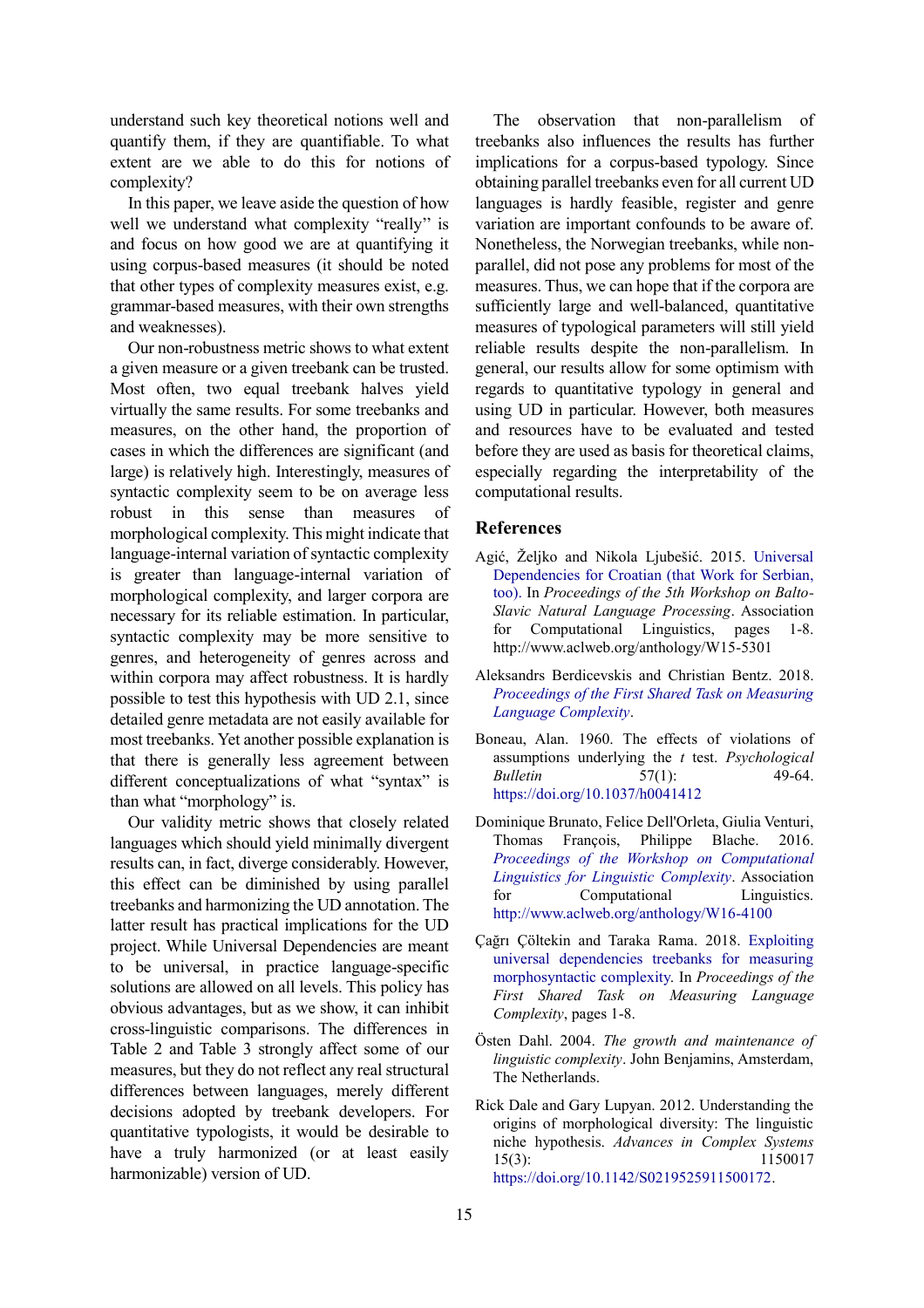- <span id="page-8-16"></span>Katharina Ehret. 2017. An information-theoretic approach to language complexity: variation in naturalistic corpora. Ph.D. thesis, University of Freiburg. https://doi.org/10.6094/UNIFR/12243.
- <span id="page-8-8"></span>Katharina Ehret. 2018. [Kolmogorov complexity as a](http://www.christianbentz.de/MLC2018/Ehret.pdf)  [universal measure of language complexity.](http://www.christianbentz.de/MLC2018/Ehret.pdf) In *Proceedings of the First Shared Task on Measuring Language Complexity*, pages 8-14.
- <span id="page-8-14"></span>Jan Terje Faarlund, Svein Lie and Kjell Ivar Vannebo. 1997. *Norsk referansegrammatik*, Universitetsforlaget, Oslo, Norway.
- <span id="page-8-1"></span>Carla Hudson Kam and Elissa Newport. 2005. Regularizing unpredictable variation: The roles of adult and child learners in language formation and change. *Language Learning and Development* 1(2):151-195.

[https://doi.org/10.1080/15475441.2005.9684215.](https://doi.org/10.1080/15475441.2005.9684215)

- <span id="page-8-3"></span>Vera Kempe and Patricia Brooks. 2018. Linking Adult Second Language Learning and Diachronic Change: A Cautionary Note. *Frontiers in Psychology.*  [https://doi.org/10.3389/fpsyg.2018.00480.](https://doi.org/10.3389/fpsyg.2018.00480)
- <span id="page-8-15"></span>Adam Kilgarriff. 2005. Language is never, ever, ever random. *Corpus Linguistics and Linguistic Theory*  1–2:263-275. [https://doi.org/10.1515/cllt.2005.1.2.263.](https://doi.org/10.1515/cllt.2005.1.2.263)
- <span id="page-8-4"></span>John McWhorter. 2001. The world's simplest grammars are creole grammars. *Linguistic Typology* 5(2-3):125-166. [https://doi.org/10.1515/lity.2001.001.](https://doi.org/10.1515/lity.2001.001)
- <span id="page-8-6"></span>Joakim Nivre, Johan Hall, Jens Nilsson, Atanas Chanev, Gülşen Eryigit, Sandra Kübler, Svetoslav Marinov and Erwin Marsi. 2007. MaltParser: A language-independent system for data-driven dependency parsing. *Natural Language Engineering* 13(2):95–135. [https://doi.org/10.1017/S1351324906004505.](https://doi.org/10.1017/S1351324906004505)
- <span id="page-8-7"></span>Joakim Nivre, Agić Željko, Lars Ahrenberg et al. 2017. Universal Dependencies 2.1, LINDAT/CLARIN digital library at the Institute of Formal and Applied Linguistics (ÚFAL), Faculty of Mathematics and Physics, Charles University, [http://hdl.handle.net/11234/1-2515.](http://hdl.handle.net/11234/1-2515)
- <span id="page-8-2"></span>Amy Perfors. 2012. When do memory limitations lead to regularization? An experimental and computational investigation. *Journal of Memory and Language* 67: 486-506. [https://doi.org/10.1016/j.jml.2012.07.009.](https://doi.org/10.1016/j.jml.2012.07.009)
- <span id="page-8-17"></span>Øvrelid, Lilja and Petter Hohle. 2016. [Universal](http://www.lrec-conf.org/proceedings/lrec2016/pdf/462_Paper.pdf)  [Dependencies for Norwegian.](http://www.lrec-conf.org/proceedings/lrec2016/pdf/462_Paper.pdf) In *Proceedings of the Tenth International Conference on Language Resources and Evaluation (LREC 2016).* European Language Resources Association, pages 1579-1585.
- Sean Roberts. 2018. Chield: causal hypotheses in evolutionary linguistics database. In *The Evolution of Language: Proceedings of the 12th International Conference (EVOLANGXII)*. [https://doi.org/10.12775/3991-1.099.](https://doi.org/10.12775/3991-1.099)
- <span id="page-8-9"></span>Kilu von Prince and Vera Demberg. 2018. [POS tag](http://www.christianbentz.de/MLC2018/Prince_Demberg.pdf)  [perplexity as a measure of syntactic complexity.](http://www.christianbentz.de/MLC2018/Prince_Demberg.pdf) In In *Proceedings of the First Shared Task on Measuring Language Complexity*, pages 20-25.
- <span id="page-8-10"></span>Daniel Ross. 2018. [Details matter: Problems and](http://www.christianbentz.de/MLC2018/Ross.pdf)  [possibilities for measuring cross-linguistic](http://www.christianbentz.de/MLC2018/Ross.pdf)  [complexity.](http://www.christianbentz.de/MLC2018/Ross.pdf) In *Proceedings of the First Shared Task on Measuring Language Complexity*, pages 26-31.
- <span id="page-8-18"></span>Samardžić, Tanja, Mirjana Starović, Agić Željko and Nikola Ljubešić. 2017. [Universal Dependencies for](http://www.aclweb.org/anthology/W17-1407)  [Serbian in Comparison with Croatian and Other](http://www.aclweb.org/anthology/W17-1407)  [Slavic Languages.](http://www.aclweb.org/anthology/W17-1407) In *Proceedings of the 6th Workshop on Balto-Slavic Natural Language Processing*. Association for Computational Linguistics, pages 39-44. <http://www.aclweb.org/anthology/W17-1407>
- <span id="page-8-13"></span>Roland Sussex and Paul Cubberley. 2006. *The Slavic languages*. Cambridge University Press, Cambridge, UK.
- <span id="page-8-11"></span>Bill Thompson and Gary Lupyan. 2018. [Morphosemantic complexity.](http://www.christianbentz.de/MLC2018/Thompson_Lupyan.pdf) In *Proceedings of the First Shared Task on Measuring Language Complexity*, pages 32-37.
- <span id="page-8-5"></span>Peter Trudgill. 2011. *Sociolinguistic typology: social determinants of linguistic complexity*. Oxford University Press, Oxford, UK.
- <span id="page-8-0"></span>Alison Wray and George Grace. 2007. The consequences of talking to strangers: Evolutionary corollaries of socio-cultural influences on linguistic form. *Lingua* 117(3):543-578. [https://doi.org/10.1016/j.lingua.2005.05.005.](https://doi.org/10.1016/j.lingua.2005.05.005)
- <span id="page-8-12"></span>Chunxiao Yan and Sylvain Kahane. 2018. [Syntactic](http://www.christianbentz.de/MLC2018/Yan_Kahane.pdf)  [complexity combining dependency length and](http://www.christianbentz.de/MLC2018/Yan_Kahane.pdf)  [dependency flux weight.](http://www.christianbentz.de/MLC2018/Yan_Kahane.pdf) In *Proceedings of the First Shared Task on Measuring Language Complexity*, pages 38-43.